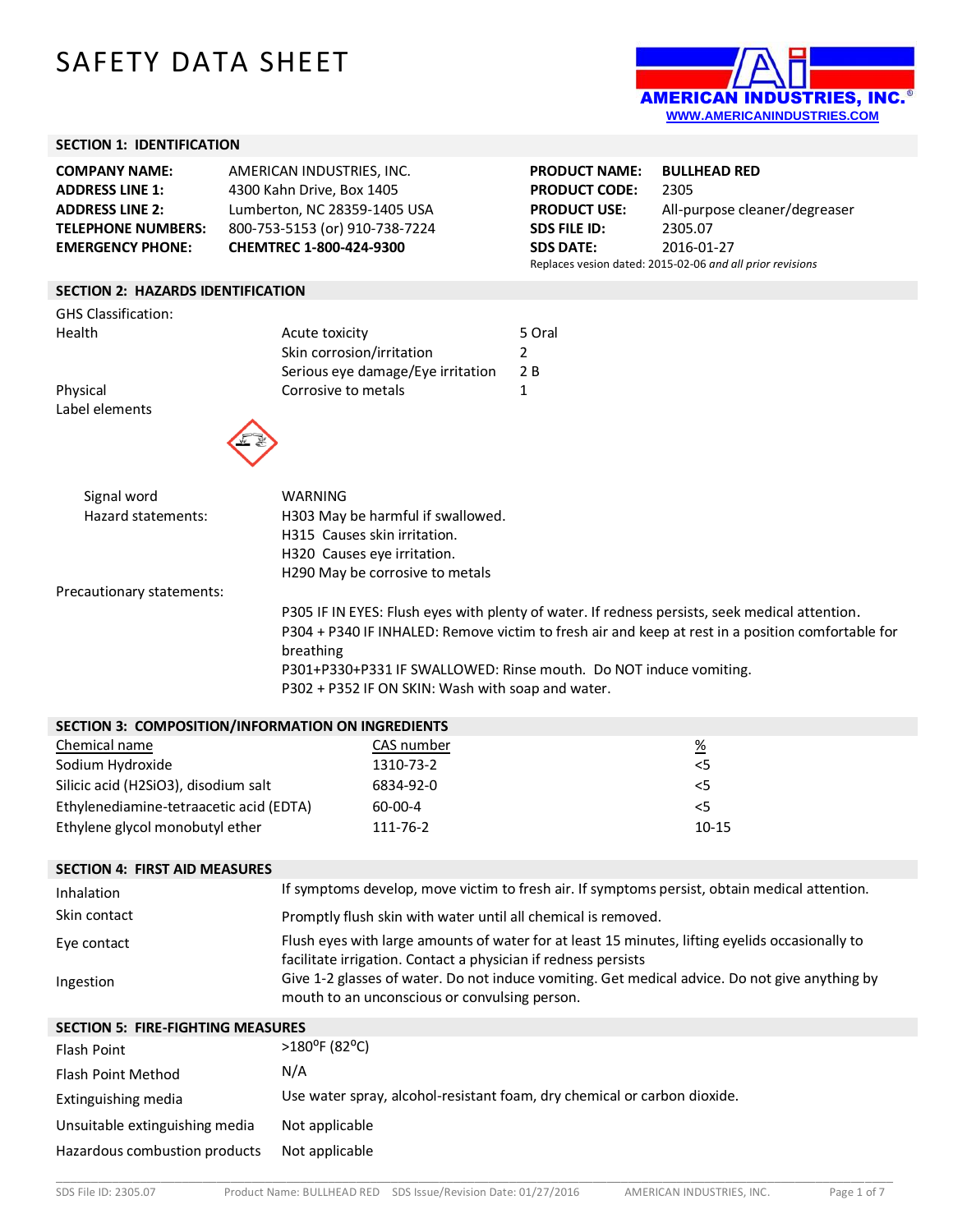#### **SECTION 6: ACCIDENTAL RELEASE MEASURES**

Personal Precautionary Measures: Use appropriate protective equipment. (See Section 8.) Do not get into eyes, skin, or clothing. Wear respiratory protection. Avoid breathing vapors. Ensure adequate ventilation.

Environmental Precautionary Measures: Do not empty into drains.

Methods and Materials for Containment and Cleanup: Soak up residue with an absorbent such as clay or sand. Place in a nonleaking container for proper disposal according to Federal, State, and Local regulations. Do not discharge into waterways or sewage systems.**7**

#### **SECTION 7: HANDLING AND STORAGE**

| Handling                                                     | Use in a well-ventilated area. Do not breathe vapors. Do not get on skin, eyes, or clothing.                    |                                                                                                                            |  |  |
|--------------------------------------------------------------|-----------------------------------------------------------------------------------------------------------------|----------------------------------------------------------------------------------------------------------------------------|--|--|
| Storage                                                      | Keep from freezing. Store between 50 and 80 degrees F. Keep container closed and in a well-<br>ventilated area. |                                                                                                                            |  |  |
|                                                              |                                                                                                                 |                                                                                                                            |  |  |
| SECTION 8: EXPOSURE CONTROLS/PERSONAL PROTECTION             |                                                                                                                 |                                                                                                                            |  |  |
| <b>Engineering Controls</b>                                  | Use in well ventilated area.                                                                                    |                                                                                                                            |  |  |
| Personal Protective Equipment: Safety Glasses, Gloves, Apron |                                                                                                                 |                                                                                                                            |  |  |
| Sodium hydroxide                                             | 1310-73-2                                                                                                       | < 5%                                                                                                                       |  |  |
| Components with workplace control parameters                 |                                                                                                                 |                                                                                                                            |  |  |
| <b>Ceiling Value</b>                                         | 2mg/m3                                                                                                          | USA ACGIH Threshold Limit Values (TLV)                                                                                     |  |  |
| <b>Ceiling Value</b>                                         | 2mg/m3                                                                                                          | USA (OSHA)-Table Z-1 Limits for air contaminants-1910.1000<br>USA Occupational exposure limits (OSHA)-Table Z-1 Limits for |  |  |
| <b>TWA</b>                                                   | 2mg/m3                                                                                                          | air contaminants                                                                                                           |  |  |
| <b>Ceiling Value</b>                                         | 2 mg/m3                                                                                                         | USA ACGIH Threshold Limit Values (TLV)                                                                                     |  |  |
| Eye, skin, & upper respiratory tract irritation              |                                                                                                                 |                                                                                                                            |  |  |
| <b>Ceiling Value</b>                                         | 2 mg/m3                                                                                                         | USA NIOSH Recommended exposure limits                                                                                      |  |  |
| Silicic acid (H2SiO3), disodium                              |                                                                                                                 |                                                                                                                            |  |  |
| salt                                                         | 6834-92-0                                                                                                       | <5%: No data available                                                                                                     |  |  |
| Ethylenediamine-tetraacetic acid                             |                                                                                                                 |                                                                                                                            |  |  |
| (EDTA_                                                       | 60-00-4                                                                                                         | <5%: No data available                                                                                                     |  |  |
| 2-Butoxyethanol                                              | 111-76-2                                                                                                        | 10-15%                                                                                                                     |  |  |
| Components with workplace control parameters                 |                                                                                                                 |                                                                                                                            |  |  |
| <b>TWA</b>                                                   | 20 ppm                                                                                                          | USA ACGIH Threshold Limit Values (TLV)                                                                                     |  |  |
| Eye & upper respiratory tract                                |                                                                                                                 |                                                                                                                            |  |  |
| irritation                                                   | Confirmed animal carcinogen with unknown relevance to humans                                                    |                                                                                                                            |  |  |
| TWA                                                          | 5 ppm                                                                                                           | USA NIOSH Recommended                                                                                                      |  |  |
|                                                              | 24 mg/m3                                                                                                        | Exposure Limits- Potential for dermal absorption                                                                           |  |  |
| TWA                                                          | 50 ppm                                                                                                          | USA Occupational exposure limits                                                                                           |  |  |
|                                                              | 240 mg/m3                                                                                                       | (OSHA)-Table Z-1 Limits for air contaminants                                                                               |  |  |
|                                                              | The value in mg/m3 is                                                                                           |                                                                                                                            |  |  |
| Skin designation                                             | approximate                                                                                                     |                                                                                                                            |  |  |
| <b>TWA</b>                                                   | 25 ppm                                                                                                          | USA OSHA-Table Z-1 limits for air contaminants-1910.1000                                                                   |  |  |
|                                                              | 120 mg/m3                                                                                                       |                                                                                                                            |  |  |
| Skin notation                                                |                                                                                                                 |                                                                                                                            |  |  |
| <b>SECTION 9: PHYSICAL AND CHEMICAL PROPERTIES</b>           |                                                                                                                 |                                                                                                                            |  |  |
| Color                                                        | Red liquid                                                                                                      |                                                                                                                            |  |  |
| <b>Physical State</b>                                        | Liquid                                                                                                          |                                                                                                                            |  |  |
| Odor                                                         | Honey/Almond                                                                                                    |                                                                                                                            |  |  |
| Flash point                                                  | >180°F (82°C)                                                                                                   |                                                                                                                            |  |  |
| Flammability                                                 | Not available                                                                                                   |                                                                                                                            |  |  |
| <b>Partition Coefficient</b>                                 | Not available                                                                                                   |                                                                                                                            |  |  |
| <b>Boiling point</b>                                         | 212°F (100°C)                                                                                                   |                                                                                                                            |  |  |
| Melting point/freezing point                                 | Not available                                                                                                   |                                                                                                                            |  |  |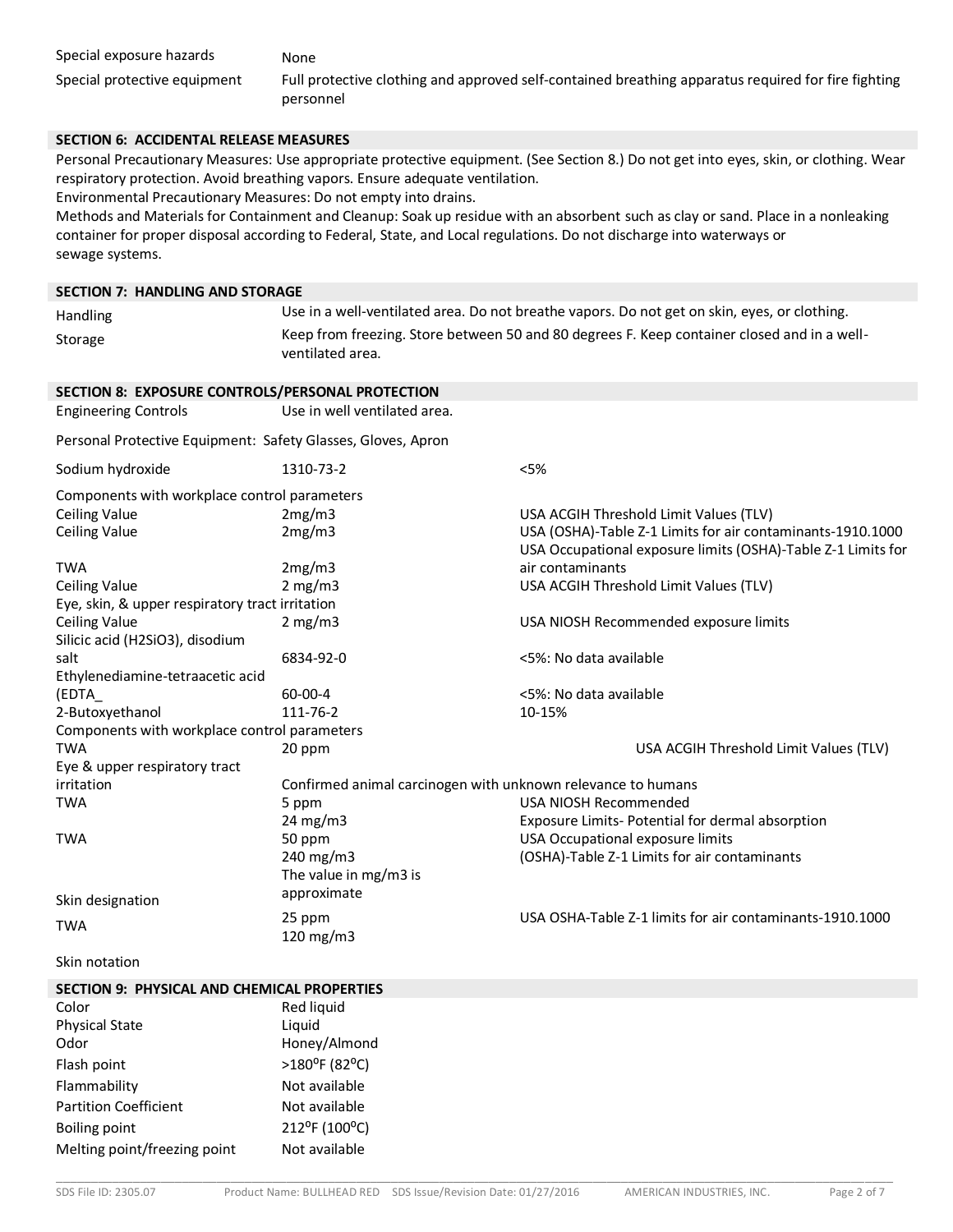| Auto-ignition temperature                    | Not available                                                                                                                        |                                                                                                 |
|----------------------------------------------|--------------------------------------------------------------------------------------------------------------------------------------|-------------------------------------------------------------------------------------------------|
| Vapor pressure                               | Not available                                                                                                                        |                                                                                                 |
| Vapor density (Air-1)                        | Not available                                                                                                                        |                                                                                                 |
| Specific gravity/Density                     | 1.05                                                                                                                                 |                                                                                                 |
| Viscosity                                    | Not available                                                                                                                        |                                                                                                 |
| Water solubility                             | Soluble in water                                                                                                                     |                                                                                                 |
| pH                                           | $>13$                                                                                                                                |                                                                                                 |
| Evaporation rate (Water=1)                   | 1                                                                                                                                    |                                                                                                 |
| Decomp Temp                                  | Not available                                                                                                                        |                                                                                                 |
| <b>SECTION 10: STABILITY AND REACTIVITY</b>  |                                                                                                                                      |                                                                                                 |
| Chemical stability                           | Stable                                                                                                                               |                                                                                                 |
| Conditions to avoid                          | Open flame and heat; freezing                                                                                                        |                                                                                                 |
| Materials to avoid                           | Strong oxidizing agents                                                                                                              |                                                                                                 |
| Hazardous decomposition                      | Carbon dioxide, carbon monoxide                                                                                                      |                                                                                                 |
| Hazardous polymerization                     | Will not occur                                                                                                                       |                                                                                                 |
| <b>SECTION 11: TOXICOLOGICAL INFORMATION</b> |                                                                                                                                      |                                                                                                 |
| Sodium hydroxide                             | 1310-73-2                                                                                                                            | < 5%                                                                                            |
| Information on toxicological effects         |                                                                                                                                      |                                                                                                 |
| Acute toxicity                               | No data available                                                                                                                    |                                                                                                 |
| Inhalation                                   | No data available                                                                                                                    |                                                                                                 |
| Dermal                                       | No data available                                                                                                                    |                                                                                                 |
| Skin corrosion/irritation                    | Skin-rabbit                                                                                                                          | Result-Causes severe burns - 24h                                                                |
| Serious eye damage/eye<br>irritation         | Eyes-rabbit                                                                                                                          | Result-Corrosive - 24 h                                                                         |
| Respiratory or skin sensitization            | Will not occur                                                                                                                       |                                                                                                 |
| Germ cell mutagenicity                       | No data available                                                                                                                    |                                                                                                 |
| Carcinogenicty                               |                                                                                                                                      |                                                                                                 |
| <b>IARC</b>                                  |                                                                                                                                      | No component of this product present at levels greater than or equal to 0.1% is identified as   |
| <b>ACGIH</b>                                 | probable, possible or confirmed human carcinogen by IARC.<br>carcinogen or potential carcinogen by ACGIH.                            | No component of this product present at levels greater than or equal to 0.1% is identified as a |
| <b>NTP</b>                                   |                                                                                                                                      | No component of this product present at levels greater than or equal to 0.1% is identified as a |
| <b>OSHA</b>                                  | known or anticipated carcinogen by NTP.<br>carcinogen or potential carcinogen by OSHA.                                               | No component of this product present at levels greater than or equal to 0.1% is identified as a |
| Reproductive toxicity                        | No data available.                                                                                                                   |                                                                                                 |
| Specific target organ toxicity               | Single Exposure-No data available                                                                                                    | Repeated Exposure-No data available                                                             |
| Aspiration hazard                            | No data available                                                                                                                    |                                                                                                 |
| Additional information                       | RTECS: WB4900000<br>Material is extremely destructive to tissue of the mucous membranes and upper respiratory tract, eyes, and skin. |                                                                                                 |
| Silicic acid (H2SiO3), disodium<br>salt      | 6834-92-0                                                                                                                            | < 5%                                                                                            |
| Acute toxicity                               | LD50 Orat-rat                                                                                                                        | 1,153 mg/kg                                                                                     |
| Inhalation                                   | No data available                                                                                                                    |                                                                                                 |
| Dermal                                       | No data available                                                                                                                    |                                                                                                 |
| Skin corrosion/irritation                    | Skin-rabbit                                                                                                                          | Result-Causes severe burns - 24 h                                                               |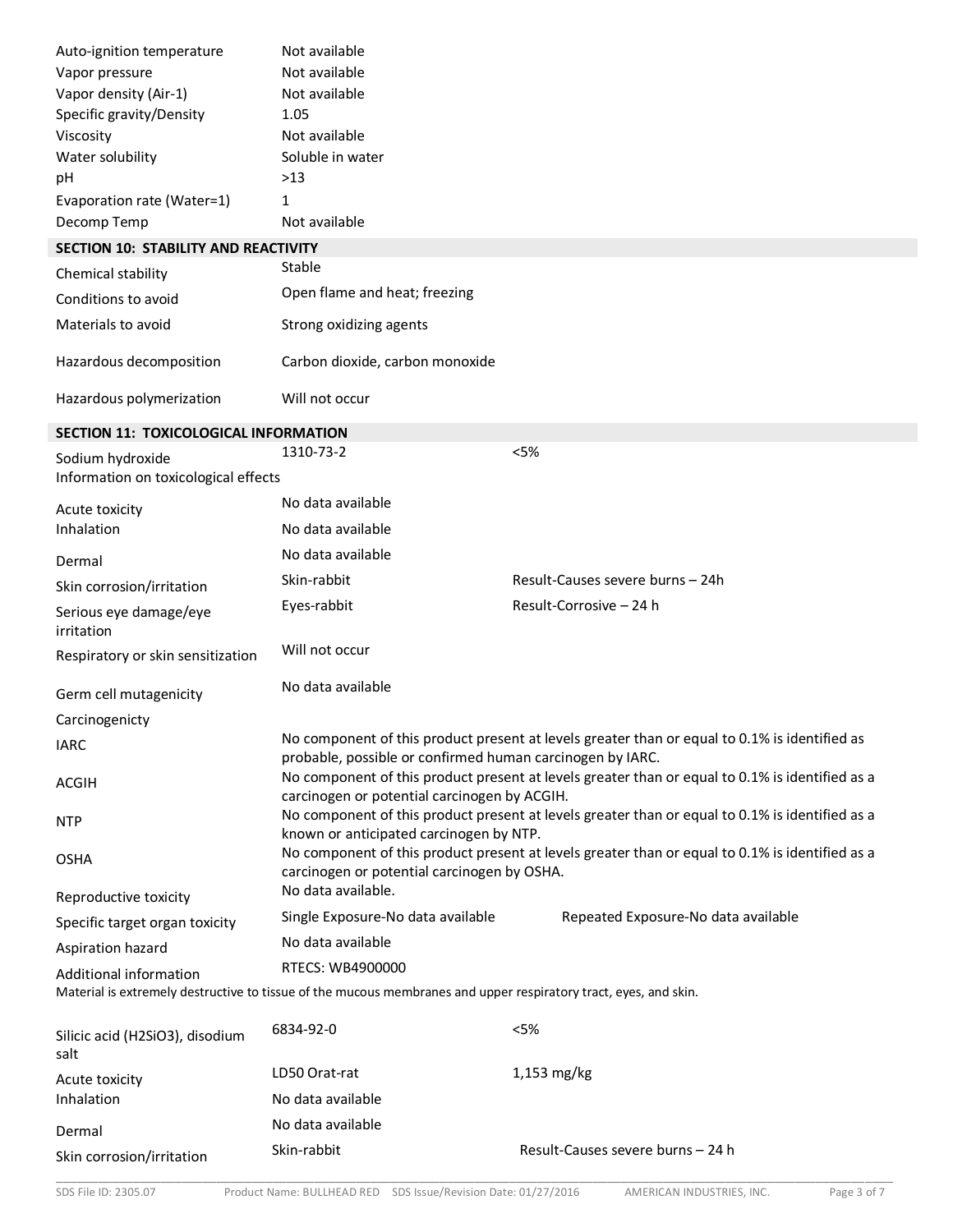| Serious eye damage/eye<br>irritation                                               | No data available                                          |                                                                                                                                                                                                                                                            |  |  |  |
|------------------------------------------------------------------------------------|------------------------------------------------------------|------------------------------------------------------------------------------------------------------------------------------------------------------------------------------------------------------------------------------------------------------------|--|--|--|
| Respiratory or skin<br>sensitization                                               | No data available                                          |                                                                                                                                                                                                                                                            |  |  |  |
| Germ cell mutagenicity                                                             | No data available                                          |                                                                                                                                                                                                                                                            |  |  |  |
| Carcinogenicty                                                                     |                                                            |                                                                                                                                                                                                                                                            |  |  |  |
| <b>IARC</b>                                                                        | probable, possible or confirmed human carcinogen by IARC.  | No component of this product present at levels greater than or equal to 0.1% is identified as                                                                                                                                                              |  |  |  |
| <b>ACGIH</b>                                                                       | carcinogen or potential carcinogen by ACGIH.               | No component of this product present at levels greater than or equal to 0.1% is identified as a                                                                                                                                                            |  |  |  |
| <b>NTP</b>                                                                         | known or anticipated carcinogen by NTP.                    | No component of this product present at levels greater than or equal to 0.1% is identified as a                                                                                                                                                            |  |  |  |
| <b>OSHA</b>                                                                        | carcinogen or potential carcinogen by OSHA.                | No component of this product present at levels greater than or equal to 0.1% is identified as a                                                                                                                                                            |  |  |  |
| Reproductive toxicity                                                              | No data available.                                         |                                                                                                                                                                                                                                                            |  |  |  |
| Reproductive toxicity                                                              | Rat-oral                                                   | Effects on Newborn: Stillbirth, Effects on Newborn: Live birth<br>index (# fetuses per litter; measured after birth). Effects on<br>Newborn: Weaning or lactation index (e.g., # alive at weaning<br>per # alive at day 4). no data available              |  |  |  |
| Specific target organ toxicity                                                     | Single Exposure-May cause respiratory irritation.          | Repeated Exposure-No data available                                                                                                                                                                                                                        |  |  |  |
| Aspiration hazard                                                                  | No data available                                          |                                                                                                                                                                                                                                                            |  |  |  |
| Additional information                                                             | RTECS: VV9275000                                           |                                                                                                                                                                                                                                                            |  |  |  |
| membranes and upper respiratory tract, eyes, and skin.                             |                                                            | burning sensation, Cough, wheezing, laryngitis, Shortness of breath, spasm, inflammation and edema of the larynx, spasm,<br>inflammation and edema of the bronchi, pneumonitis, pulmonary edema, Material is extremely destructive to tissue of the mucous |  |  |  |
| Ethylenediamine-tetraacetic<br>acid (EDTA)<br>Information on toxicological effects | 60-00-4                                                    | < 5%                                                                                                                                                                                                                                                       |  |  |  |
|                                                                                    | LD50 Oral-rat-male and female                              | 4,500 mg/kg                                                                                                                                                                                                                                                |  |  |  |
| Acute toxicity<br>Inhalation                                                       | No data available                                          |                                                                                                                                                                                                                                                            |  |  |  |
| Dermal                                                                             | No data available                                          |                                                                                                                                                                                                                                                            |  |  |  |
| Skin corrosion/irritation                                                          | Skin-rabbit                                                | Result-No skin irritation                                                                                                                                                                                                                                  |  |  |  |
| Serious eye damage/eye                                                             | Eyes-rabbit                                                | Result-Eye irritation                                                                                                                                                                                                                                      |  |  |  |
| irritation<br>Respiratory or skin<br>sensitization                                 | <b>Maximization Test-rabbit</b>                            | Result-Does not cause skin sensitization.                                                                                                                                                                                                                  |  |  |  |
| Germ cell mutagenicity                                                             | No data available                                          |                                                                                                                                                                                                                                                            |  |  |  |
| Carcinogenicity                                                                    |                                                            |                                                                                                                                                                                                                                                            |  |  |  |
| <b>IARC</b>                                                                        | probable, possible, or confirmed human carcinogen by IARC. | No component of this product present at levels greater than or equal to 0.1% is identified as                                                                                                                                                              |  |  |  |
| <b>ACGIH</b>                                                                       | carcinogen or potential carcinogen by ACGIH.               | No component of this product present at levels greater than or equal to 0.1% is identified as a                                                                                                                                                            |  |  |  |
| <b>NTP</b>                                                                         | known or anticipated carcinogen by NTP.                    | No component of this product present at levels greater than or equal to 0.1% is identified as a                                                                                                                                                            |  |  |  |
| <b>OSHA</b>                                                                        | carcinogen or potential carcinogen by OSHA.                | No component of this product present at levels greater than or equal to 0.1% is identified as a                                                                                                                                                            |  |  |  |
| Reproductive toxicity                                                              | No data available.                                         |                                                                                                                                                                                                                                                            |  |  |  |
| Specific target organ toxicity                                                     | Single Exposure- No data available                         | Repeated Exposure-No data available                                                                                                                                                                                                                        |  |  |  |
| Aspiration hazard                                                                  | No data available                                          |                                                                                                                                                                                                                                                            |  |  |  |
| Additional information                                                             | RTECS: AH4025000                                           |                                                                                                                                                                                                                                                            |  |  |  |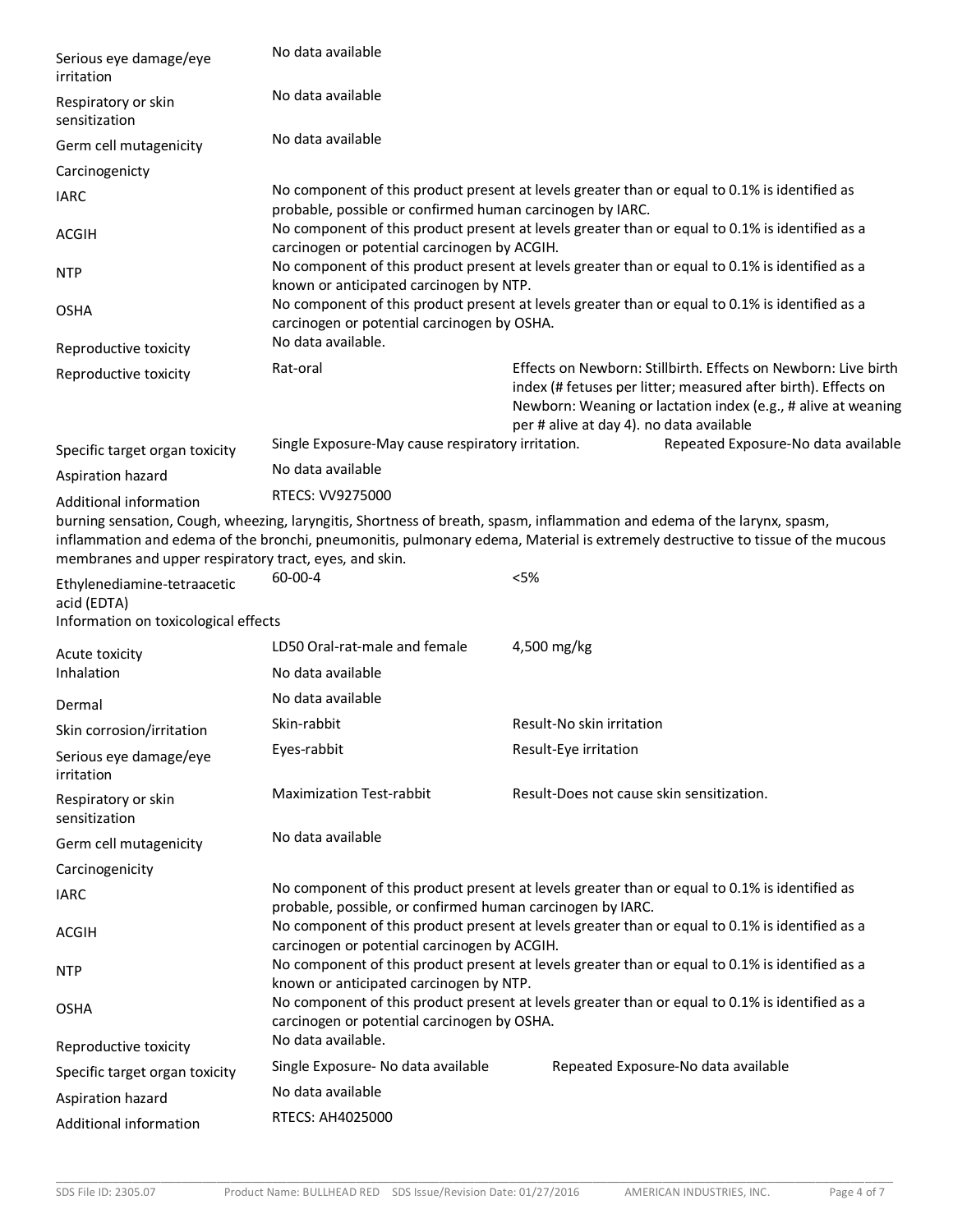To the best of our knowledge, the chemical, physical, and toxicological properties have not been thoroughly investigated.

| 2-Butoxyethanol                      | 111-76-2                                                                                | 10-15%                                                                                                             |  |  |
|--------------------------------------|-----------------------------------------------------------------------------------------|--------------------------------------------------------------------------------------------------------------------|--|--|
| Information on toxicological effects |                                                                                         |                                                                                                                    |  |  |
| Acute toxicity                       |                                                                                         |                                                                                                                    |  |  |
| LD50                                 | Oral-rat                                                                                | 470 mg/kg                                                                                                          |  |  |
| <b>LC50</b>                          | Inhalation-rat                                                                          | 4 h-450 ppm Remarks: Behavioral: Ataxia. Nutritional and<br>Gross Metabolic: Weight loss or decreased weight gain. |  |  |
| LD50                                 | Dermal-rabbit                                                                           | 220 mg/kg                                                                                                          |  |  |
| LD50                                 | Intraperitoneal-rat                                                                     | $220 \frac{\text{mg}}{\text{kg}}$                                                                                  |  |  |
| LD50                                 | Intravenous-rat                                                                         | 307 mg/kg                                                                                                          |  |  |
| Carcinogenicity                      |                                                                                         |                                                                                                                    |  |  |
| <b>IARC</b>                          |                                                                                         | 3-Group 3: Not classifiable as to its carcinogenicity to humans (2-Butoxyethanol)                                  |  |  |
| <b>NTP</b>                           | known or anticipated carcinogen by NTP.                                                 | No component of this product present at levels greater than or equal to 0.1% is identified as a                    |  |  |
| <b>OSHA</b>                          | carcinogen or potential carcinogen by OSHA.                                             | No component of this product present at levels greater than or equal to 0.1% is identified as a                    |  |  |
| Reproductive toxicity                | No data available.                                                                      |                                                                                                                    |  |  |
|                                      | Overexposure may cause reproductive disorder(s) based on tests with laboratory animals. |                                                                                                                    |  |  |
| Specific target organ toxicity       | Single Exposure- No data available                                                      | Repeated Exposure-No data available                                                                                |  |  |
| Aspiration hazard                    | No data available                                                                       |                                                                                                                    |  |  |
| Additional information               | RTECS: KJ8575000                                                                        |                                                                                                                    |  |  |

Human exposure above 200 ppm can be expected to cause narcosis, damage to the kidney and liver and present an abnormal blood picture showing erythropenia, reticulocytosis, granulocytosis, leukocytosis, and would be likely to cause fragility of erythrocytes and hematuria. Swallowing of 2-butoxyethanol results in a sour taste that turns to a burning sensation and is followed by numbness of the tongue which indicates paralysis of the sensory nerve endings., Central nervous system depression, Headache, narcosis Stomach - Irregularities - Based on Human Evidence

| <b>SECTION 12: ECOLOGICAL INFORMATION</b>      |                                        |                                                                                                                     |
|------------------------------------------------|----------------------------------------|---------------------------------------------------------------------------------------------------------------------|
| Sodium hydroxide                               | 1310-73-2                              | $<$ 5%                                                                                                              |
| Information on ecological                      |                                        |                                                                                                                     |
| effects                                        |                                        |                                                                                                                     |
| Toxicity to fish LC50                          | Gambusia affinis (Mosquito fish)       | 125 mg/l-96 h                                                                                                       |
| <b>LC50</b>                                    | Oncorhynchus mykiss (rainbow<br>trout) | 45.4 mg/l-96 h                                                                                                      |
| Toxicity to daphnia and<br>Immobilization EC50 | Daphnia                                | 40.38 mg/l-48 h                                                                                                     |
| Persistence and degradability                  |                                        | The methods for determining the biological degradability are not applicable to inorganic substances.                |
| Bio-accumulative potential                     | No data available                      |                                                                                                                     |
| Mobility in soil                               | No data available                      |                                                                                                                     |
| conducted.                                     |                                        | Results of PBT and vPvB assessment PBT/vPvB assessment not available as chemical safety assessment not required/not |
| Other adverse effects                          | Harmful to aquatic life.               | An environmental hazard cannot be excluded in the event of unprofessional handling or disposal.                     |
| Silicic acid (H2SiO3), disodium                | 6834-92-0                              | $<$ 5%                                                                                                              |
| salt                                           |                                        |                                                                                                                     |
| Information on ecological                      |                                        |                                                                                                                     |
| effects                                        |                                        |                                                                                                                     |
| Toxicity                                       | No data available                      |                                                                                                                     |
| Persistence and degradability                  | No data available                      |                                                                                                                     |
| Bio-accumulative potential                     | No data available                      |                                                                                                                     |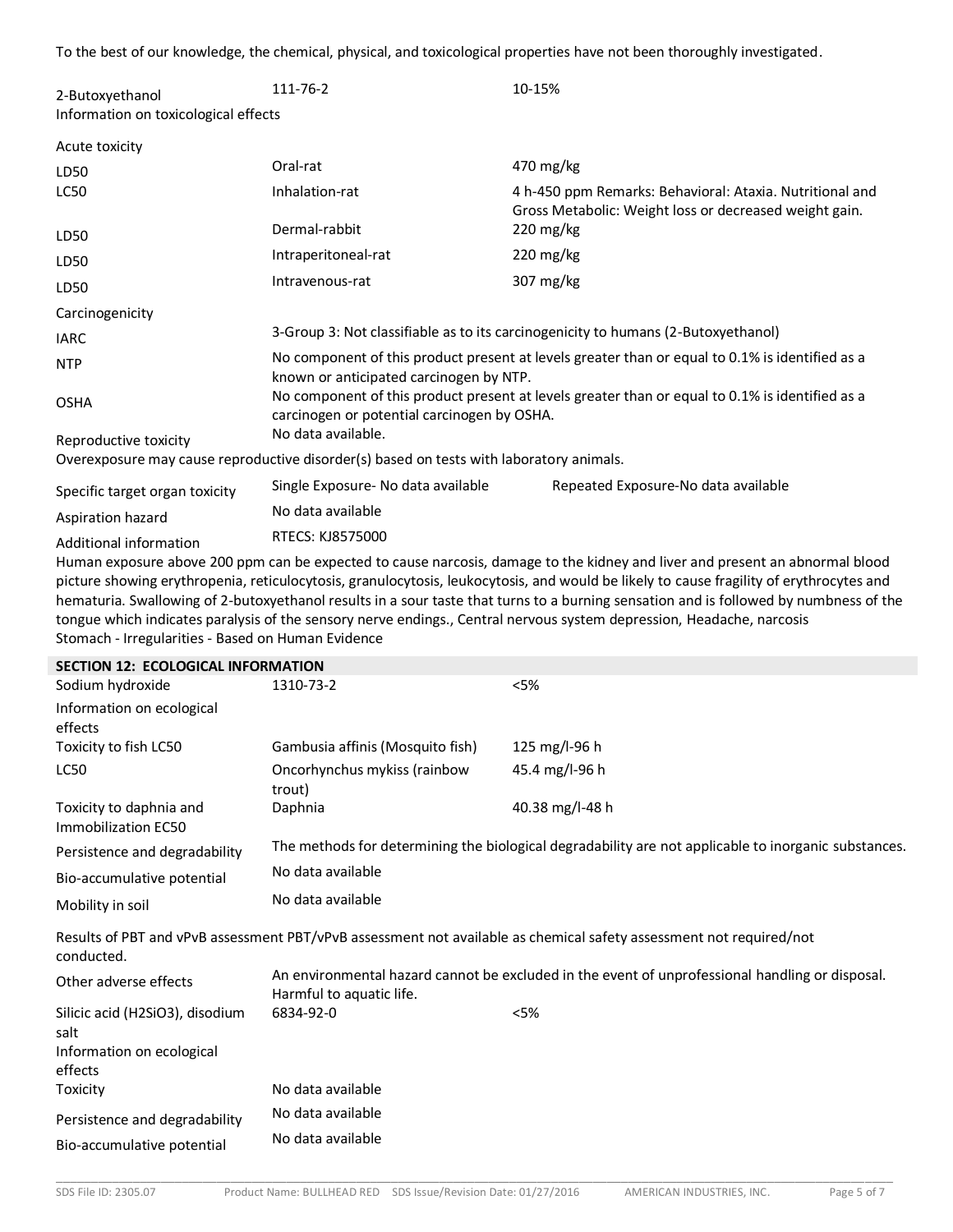| Mobility in soil                                                                                                | No data available                                                                     |                                            |                                                                                                                                                                                                                                                                                |  |
|-----------------------------------------------------------------------------------------------------------------|---------------------------------------------------------------------------------------|--------------------------------------------|--------------------------------------------------------------------------------------------------------------------------------------------------------------------------------------------------------------------------------------------------------------------------------|--|
| conducted.                                                                                                      |                                                                                       |                                            | Results of PBT and vPvB assessment PBT/vPvB assessment not available as chemical safety assessment not required/not                                                                                                                                                            |  |
| Other adverse effects                                                                                           | No data available                                                                     |                                            |                                                                                                                                                                                                                                                                                |  |
| Ethylenediamine-tetraacetic<br>acid (EDTA)<br>Information on ecological<br>effects                              | 60-00-4                                                                               |                                            | < 5%                                                                                                                                                                                                                                                                           |  |
| Toxicity to fish static test LC50                                                                               | Lepomis macrochirus (Bluegill<br>sunfish)                                             |                                            | 41 mg/l $-96$ h                                                                                                                                                                                                                                                                |  |
| Toxicity to daphnia and static<br>test EC50                                                                     | Daphnia magna (Water flea                                                             |                                            | 625 mg/l $-48$ h                                                                                                                                                                                                                                                               |  |
| Persistence and degradability                                                                                   | No data available                                                                     |                                            |                                                                                                                                                                                                                                                                                |  |
| Bio-accumulative potential                                                                                      | <b>Bioaccumulation Lepomis</b><br>macrochirus<br><b>Bioconcentration factor (BCF)</b> |                                            | $28 d - 80 mg/l$<br>1.8                                                                                                                                                                                                                                                        |  |
| Mobility in soil                                                                                                | No data available                                                                     |                                            |                                                                                                                                                                                                                                                                                |  |
| conducted.                                                                                                      |                                                                                       |                                            | Results of PBT and vPvB assessment PBT/vPvB assessment not available as chemical safety assessment not required/not                                                                                                                                                            |  |
| Other adverse effects                                                                                           |                                                                                       |                                            | May be harmful to aquatic organisms due to the shift of the pH. Avoid release to the environment.                                                                                                                                                                              |  |
| 2-Butoxyethanol                                                                                                 | 111-76-2                                                                              |                                            | 10-15%                                                                                                                                                                                                                                                                         |  |
| Information on ecological<br>effects                                                                            |                                                                                       |                                            |                                                                                                                                                                                                                                                                                |  |
| Toxicity to fish LC5O                                                                                           | Other fish                                                                            |                                            | 220 mg/l-96 h                                                                                                                                                                                                                                                                  |  |
| Toxicity to daphnia and EC50                                                                                    | Daphnia magna (Water flea)                                                            |                                            | 1,815 mg/l-24 h                                                                                                                                                                                                                                                                |  |
| Persistence and degradability<br>Ratio BOD/ThBOD                                                                | No data available<br>88%                                                              |                                            |                                                                                                                                                                                                                                                                                |  |
| Bio-accumulative potential                                                                                      | No data available                                                                     |                                            |                                                                                                                                                                                                                                                                                |  |
| Mobility in soil                                                                                                | Not available                                                                         |                                            |                                                                                                                                                                                                                                                                                |  |
| conducted.                                                                                                      |                                                                                       |                                            | Results of PBT and vPvB assessment PBT/vPvB assessment not available as chemical safety assessment not required/not                                                                                                                                                            |  |
| Other adverse effects                                                                                           | No data available                                                                     |                                            |                                                                                                                                                                                                                                                                                |  |
| <b>SECTION 13: DISPOSAL CONSIDERATIONS</b>                                                                      |                                                                                       |                                            |                                                                                                                                                                                                                                                                                |  |
| to disposing of empty container.<br>for reuse or dispose of according to national, local, and state regulations |                                                                                       |                                            | Empty Containers: If empty container retains product residue, all label precautions must be observed. Dispose of unused product prior<br>Disposal Considerations of Substance: Do not discharge into waterways or sewage systems. Transport with all closures in place. Return |  |
| <b>SECTION 14: TRANSPORT INFORMATION</b>                                                                        |                                                                                       |                                            |                                                                                                                                                                                                                                                                                |  |
| DOT INFORMATION FOR<br><b>QUANTITIES GREATER THAN</b><br>5 LITERS PER CONTAINER.                                |                                                                                       |                                            | UN 1760, Corrosive liquids, n.o.s., 8, PGIII (Sodium Hydroxide)                                                                                                                                                                                                                |  |
| DOT INFORMATION FOR<br><b>QUANTITIES LESS THAN 5.0</b><br>LITERS PER JUG:<br>Marine Pollutant                   | No                                                                                    | Corrosive liquids, n.o.s, Limited Quantity |                                                                                                                                                                                                                                                                                |  |
| <b>SECTION 15: REGULATORY INFORMATION</b>                                                                       |                                                                                       |                                            |                                                                                                                                                                                                                                                                                |  |
| COMPONENT                                                                                                       | (CAS/PERC)                                                                            |                                            | CODES                                                                                                                                                                                                                                                                          |  |
| RQ (1000LBS), Sodium<br>hydroxide                                                                               | 1310-73-2                                                                             | $<$ 5%                                     | CERCLA, CSWHS, MASS, OSHAWAC, PA, TSCA, TXAIR                                                                                                                                                                                                                                  |  |
| Silicic acid (H2SiO3), disodium                                                                                 | 6834-92-0                                                                             | < 5%                                       | <b>TSCA</b>                                                                                                                                                                                                                                                                    |  |